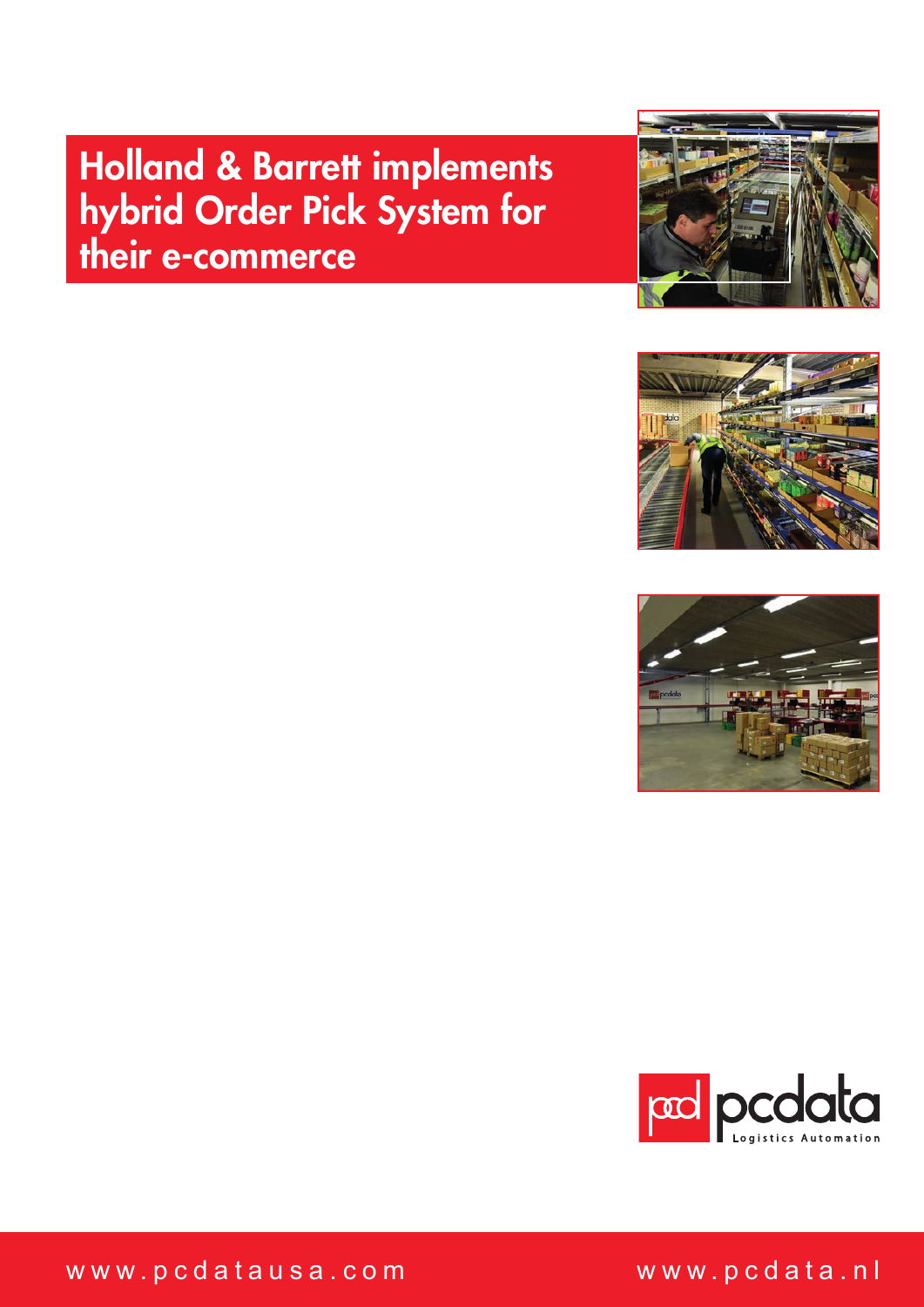

**Resulting from strong growth in online sales Holland & Barrett (European division NBTY) needed a separate operation to process these orders. Holland & Barrett contracted Pcdata to implement a fast and scalable order pick system based on Pick to Light and PickCarts. The result: higher productivity, fewer errors, faster turnaround times and a far less chaotic workplace. Logistics manager Vincent Schippers: " Pick to Light is in our opinion the fastest order pick method."** 

**Holland & Barrett is expanding. "Over the past few years, we have consistently opened 20 to 25 new stores each year," says logistics manager Vincent Schippers of Holland & Barrett, who now own 162 stores in the Netherlands and 18 shops in Belgium.** 

# **Positive Pcdata PTL-experience in the UK**

Strong growth of online sales forced Holland & Barrett to review order handling in their warehouse operations. The decision therefore was made to set up a separate Internet operation in addition to the existing retail store, resulting in a 30,000 sqr ft (3,000 m²) expansion of the Beverwijk DC, including a mezzanine area of about 17,000 sqr ft (1700 m²). Pcdata was responsible for the entire project. "Our parent company in the UK was already using a Pcdata's Pick-to-Light system. We believe Pick to Light is the fastest order pick method, faster than voice pick – as verbally confirming picks and checking out boxes is relatively time consuming. In cooperation with Pcdata and our parent company, we then developed this detailed concept for our Internet operation ", explains Schippers.

### **Eight zones for fast mover SKUs**

The e-commerce operation is largely located on the mezzanine floor, where a nine-zone picking system was installed. Eight of these zones are set up in 2 rows with flow racks, designed for fast movers. A total of 1,500 pick locations installed with pick to light-displays. The ninth zone consists of shelving with space for another 8100 slow movers. A conveyor connects the eight flow rack areas with the ninth zone. In this 9th zone the boxes, filled with the fast mover SKUs are placed on pick carts, to collect the missing – slower moving products.



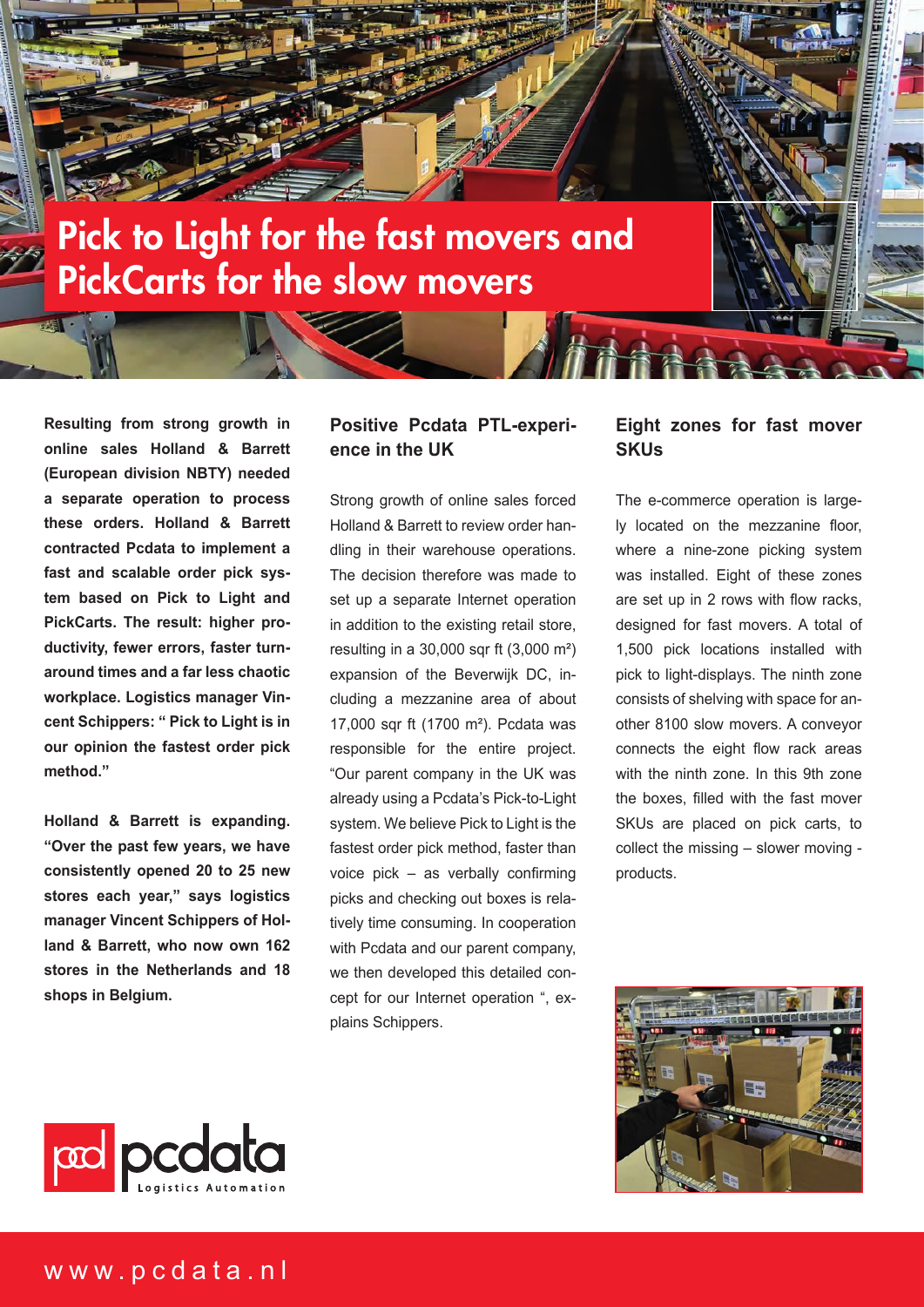# **Process flow fast mover area – Pick-to-Light**

The process starts when pre-labelled shipping boxes are placed on the conveyor. The barcode on the box is scanned, linking the box to the associated internet order. The conveyor transports the shipping boxes to the correct zones, where it is pushed out for picking. Each zone display will show the number of products the picker needs to pick for that particular zone. At the same time pick-to- light displays will light up, show how many pieces need to be picked at that particular location. With the push of a button each pick is confirmed and the pick- to light- display turns off. When all displays in a particular zone have been pushed, the operator moves the box back onto the main conveyor and it is moved to the next zone.

### **Slow mover process - PickCart 20 orders at the same time**

Each of Pcdata's five Pick Carts have the capacity to hold 20 boxes. Scanning the barcode links that box to one of the locations on the cart. Each location on the cart is equipped with a put to light display. Once the Pick Cart is loaded, the touchscreen tablet also mounted on the cart informs the operator which product location to go to. The product location is confirmed with a scan, lighting up the displays on the car, which indicate the number of items from that product location needs to be placed in each box. As the picking route in the warehouse is completed, the operator puts the boxes on the conveyor that transports them to the six packing tables on the ground floor. A delivery note and any necessary folders are added and the box is closed. Final action is to attach the shipping label.

#### **Pcdata as System Integrator**

Pcdata provided the entire solution, from pick to light system and pick carts, the software controlling the conveyors, the conveyors themselves, to flow racks and shelving. As main contractor Pcdata was responsible to plan the entire project including integrating all the separate systems." The whole project went according to plan, thanks to the thorough and realistic time management. Pcdata is a well-organized and intelligent group. They will look at various possibilities, know what is possible or not, and communicate the options clearly."

Although the system has only just been up and running and the new processes have yet to be institutionalized, Schippers strongly feels the order pick productivity has increased by one and a half to two times its original numbers. And at the same time the number of pick error have decreased, based on customer feedback.

#### **The Company**

**Name:** Holland & Barrett **Activity:** International sales organization **Location:** Beverwijk **Warehouse:** 90,000 sqr ft including mezzanine **Employees:** 70 people - both full and part time **Assortment:** 7000 stock keeping units



Vincent Schippers Logistic Manager at Holland & Barrett;*"There is much more calm in the workplace, which also has increased job satisfaction considerably"*

#### **The Order Pick system**

**Number of zones:** 95 **Number of Pick to light locations:** 1500 **Number of locations at flow racks:** 8100 **Number of pick cart**s: 5 each has 20 displays **Advantages:** Increased productivity, fewer errors, increased product flow

# www.pcdatausa.com